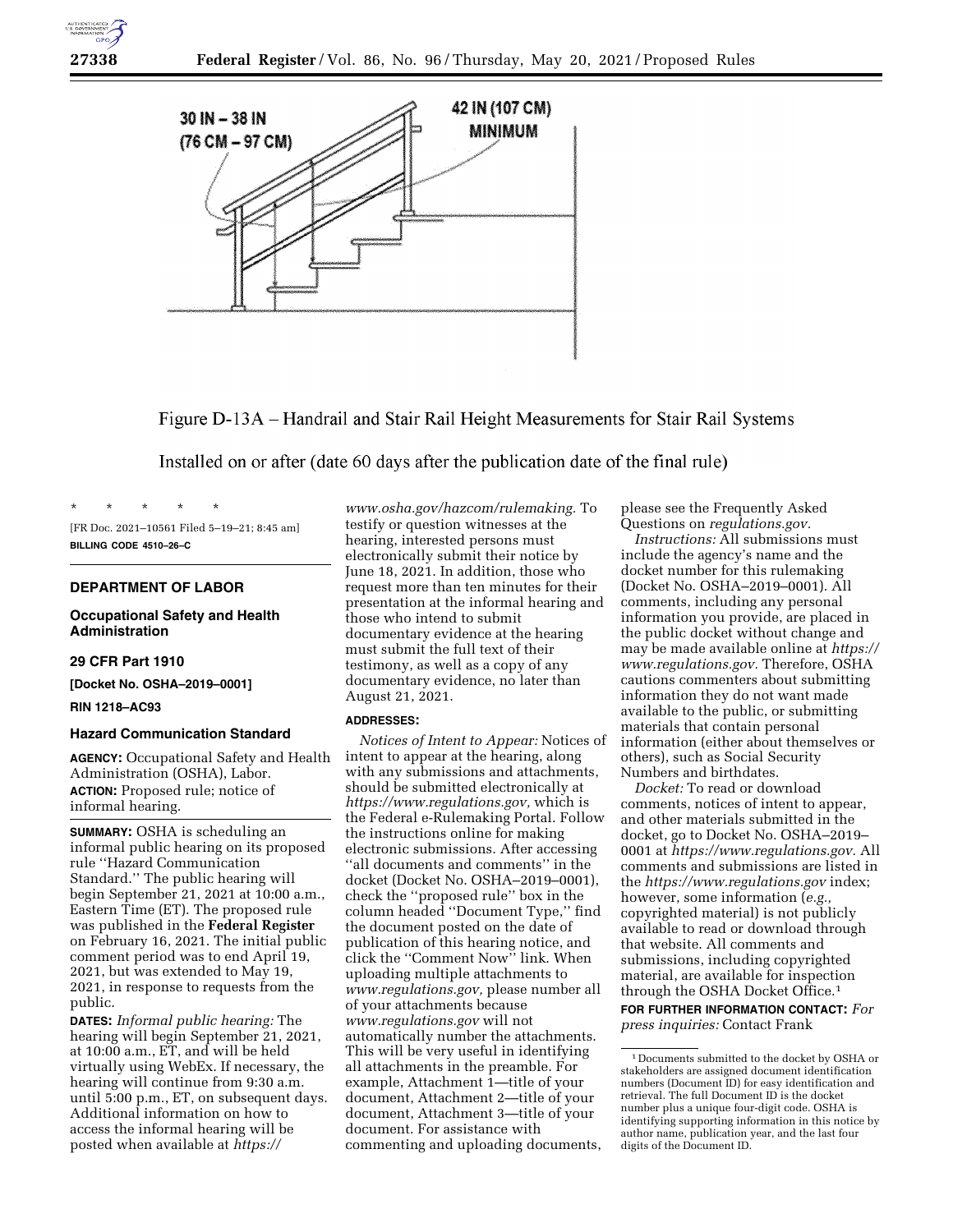Meilinger, Director, Office of Communications, Occupational Safety and Health Administration, U.S. Department of Labor; telephone: (202) 693–1999; email: *[meilinger.francis2@](mailto:meilinger.francis2@dol.gov) [dol.gov.](mailto:meilinger.francis2@dol.gov)* 

*For general information and technical inquiries:* Contact Maureen Ruskin, Acting Director, Directorate of Standards and Guidance, Occupational Safety and Health Administration, U.S. Department of Labor; telephone: (202) 693–1950 or fax: (202) 693–1678; email: *[ruskin.maureen@dol.gov.](mailto:ruskin.maureen@dol.gov)* 

*For Hearing Inquiries:* Contact Janet Carter, Directorate of Standards and Guidance, Occupational Safety and Health Administration, U.S. Department of Labor; telephone: (202) 693–1950; email: *[carter.janet@dol.gov.](mailto:carter.janet@dol.gov)* 

**SUPPLEMENTARY INFORMATION:** On February 16, 2021, OSHA published a Notice of Proposed Rulemaking (NPRM) to modify the Hazard Communication Standard (HCS) to align with the United Nations' Globally Harmonized System of Classification and Labelling of Chemicals (GHS) Revision 7, to address specific issues that have arisen since OSHA last updated the HCS in 2012, and to provide better alignment with other U.S. agencies and international trading partners, without lowering the overall protections of the standard.

OSHA received comments concerning the proposed rule during the comment period, which ended May 19, 2021. Commenters shared information on a variety of topics including proposed definitions of ''release for shipment'' and ''immediate outer container,'' changes to paragraph (d)(1) ''normal conditions of use,'' and clarification of compliance dates. OSHA received two requests for an informal public hearing (Document ID 0276 and 0294).

#### **Informal Public Hearing—Purpose, Rules and Procedures**

OSHA invites interested persons to participate in this rulemaking by providing oral testimony and documentary evidence at the informal public hearing. OSHA also welcomes presentation of data and documentary evidence that will provide the agency with the best available evidence to use in developing the final rule.

Pursuant to 29 CFR 1911.15(a) and 5 U.S.C. 553(c), members of the public have an opportunity at the informal public hearing to provide oral testimony and evidence on issues raised by the proposal. An administrative law judge (ALJ) will preside over the hearing and will resolve any procedural matters relating to the hearing.

OSHA's regulation governing public hearings (29 CFR 1911.15) establishes

the purpose and procedures of informal public hearings. Although the presiding officer of the hearing is an ALJ and questioning of witnesses is allowed on crucial issues, the proceeding is largely informal and essentially legislative in purpose. Therefore, the hearing provides interested persons with an opportunity to make oral presentations in the absence of rigid procedures that could impede or protract the rulemaking process. The hearing is not an adjudicative proceeding subject to the Federal Rules of Evidence. Instead, it is an informal administrative proceeding convened for the purpose of gathering and clarifying information. Accordingly, questions of relevance, procedure, and participation generally will be resolved in favor of developing a clear, accurate, and complete record.

Conduct of the hearing will conform to 29 CFR 1911.15. In addition, pursuant to 29 CFR 1911.4, the Acting Assistant Secretary may, on reasonable notice, issue additional or alternative procedures to expedite the proceedings, to provide greater procedural protections to interested persons, or to further any other good cause consistent with applicable law. Although the ALJ presiding over the hearing makes no decision or recommendation on the merits of the proposal, the ALJ has the responsibility and authority necessary to ensure that the hearing progresses at a reasonable pace and in an orderly manner. To ensure a full and fair hearing, the ALJ has the power to regulate the course of the proceedings; dispose of procedural requests, objections, and comparable matters; confine presentations to matters pertinent to the issues the proposed rule raises; use appropriate means to regulate the conduct of persons present at the hearing; question witnesses and permit others to do so; limit the time for such questioning; and leave the record open for a reasonable time after the hearing for the submission of additional data, evidence, comments, and arguments from those who participated in the hearing (29 CFR 1911.16).

At the close of the hearing, there will be a post-hearing comment period for interested persons who filed a timely notice of intention to appear at the hearing, during which those persons may submit final briefs, arguments, summations, and additional data and information to OSHA.

### **Notice of Intention To Appear at the Hearing**

Interested persons who intend to participate in and provide oral testimony or documentary evidence at the hearing must file a written notice of intention to appear prior to the hearing. To testify or question witnesses at the hearing, interested persons must electronically submit their notice by June 18, 2021. The notice must provide the following information:

Name, address, email address, and telephone number of each individual who will give oral testimony;

Name of the establishment or organization each individual represents, if any;

Occupational title and position of each individual testifying;

Approximate amount of time required for each individual's testimony;

A brief statement of the position each individual will take with respect to the issues raised by the proposed rule; and

A brief summary of documentary evidence each individual intends to present. Individuals who request more than 10 minutes to present their oral testimony at the hearing or who will submit documentary evidence at the hearing must submit the full text of their testimony and all documentary evidence no later than August 21, 2021.

The agency will review each submission and determine if the information it contains warrants the amount of time the individual requested for the presentation. If OSHA believes the requested time is excessive, the agency will allocate an appropriate amount of time for the presentation. The agency also may limit to 10 minutes the presentation of any participant who fails to comply substantially with these procedural requirements, and may request that the participant return for questioning at a later time. Before the hearing, OSHA will notify participants of the time the agency will allow for their presentation and, if less than requested, the reasons for its decision. In addition, before the hearing, OSHA will provide the hearing procedures and hearing schedule to each participant who filed a notice of intention to appear. OSHA emphasizes that the hearing is open to the public; however, only individuals who file a notice of intention to appear may question witnesses and participate fully at the hearing. If time permits, and at the discretion of the ALJ, an individual who did not file a notice of intention to appear may be allowed to testify at the hearing, but for no more than 10 minutes.

### **Certification of the Hearing Record and Agency Final Determination**

Following the close of the hearing and the post-hearing comment periods, the ALJ will certify the record to the Assistant Secretary of Labor for Occupational Safety and Health. The